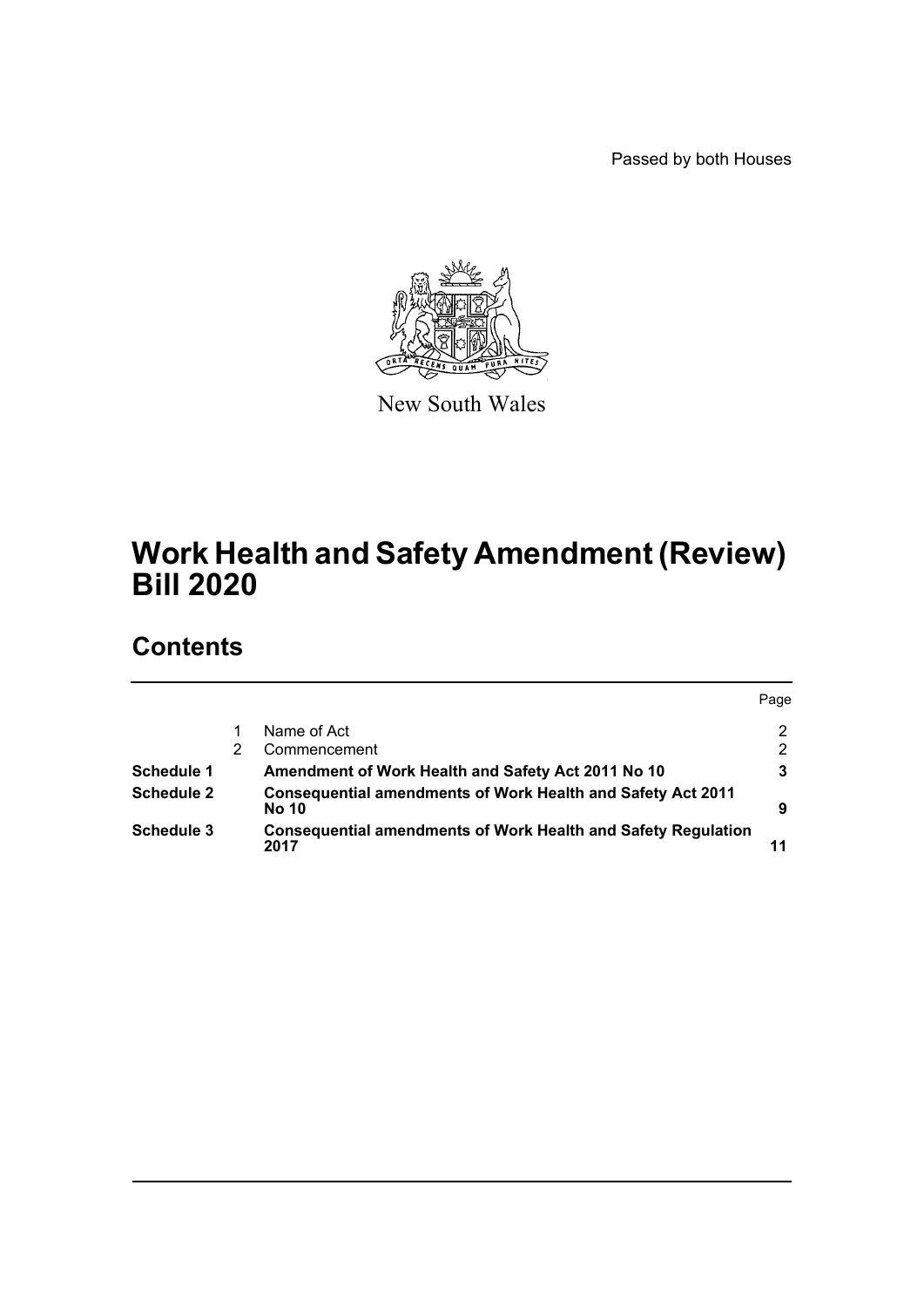*I certify that this public bill, which originated in the Legislative Assembly, has finally passed the Legislative Council and the Legislative Assembly of New South Wales.*

> *Clerk of the Legislative Assembly. Legislative Assembly, Sydney, , 2020*



New South Wales

# **Work Health and Safety Amendment (Review) Bill 2020**

Act No , 2020

An Act to amend the *Work Health and Safety Act 2011* to make miscellaneous amendments resulting from a review of the national Model Work Health and Safety Act; and for related purposes.

*I have examined this bill and find it to correspond in all respects with the bill as finally passed by both Houses.*

*Assistant Speaker of the Legislative Assembly.*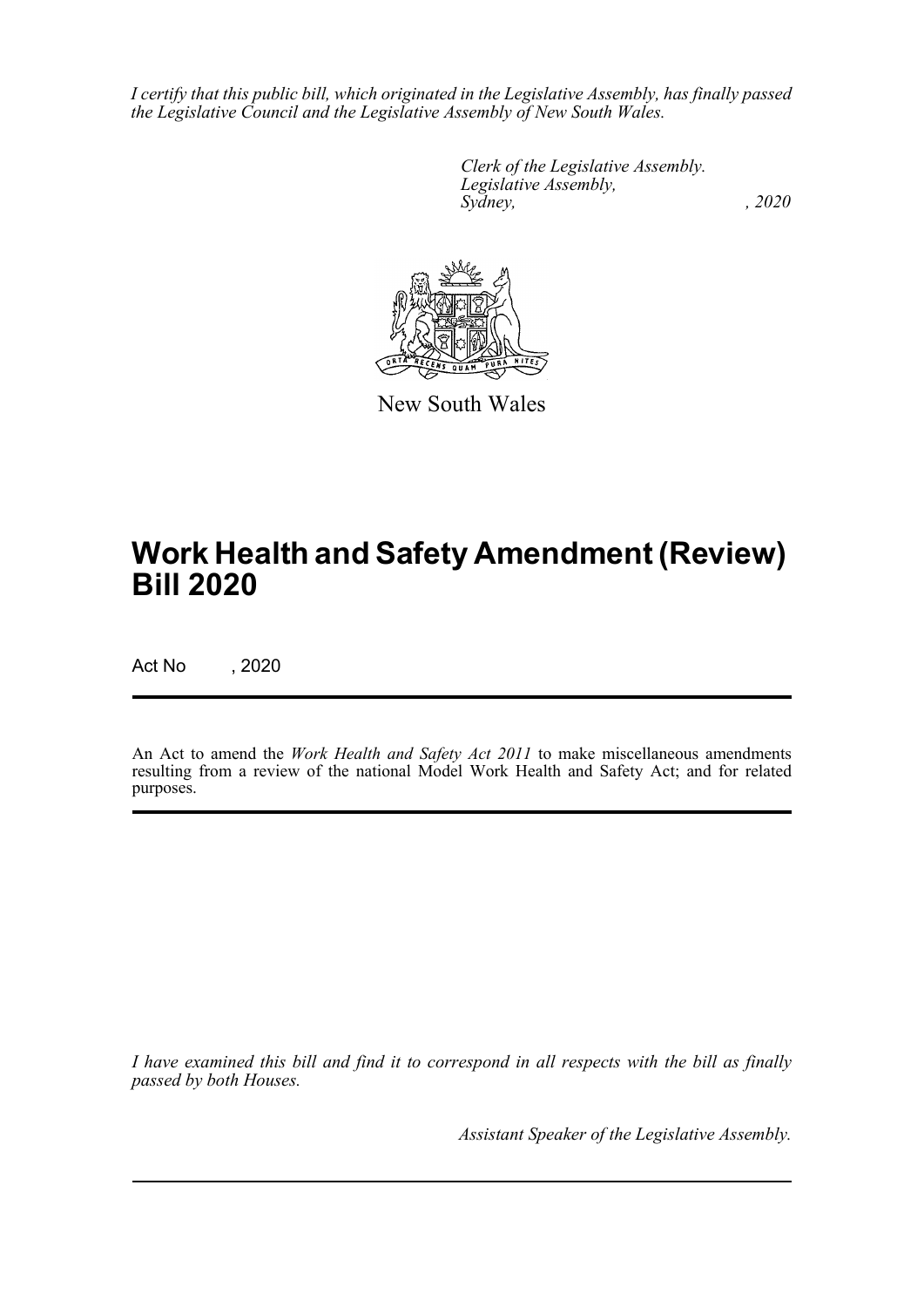Work Health and Safety Amendment (Review) Bill 2020 [NSW]

# <span id="page-2-0"></span>**The Legislature of New South Wales enacts—**

#### **1 Name of Act**

This Act is the *Work Health and Safety Amendment (Review) Act 2020*.

#### <span id="page-2-1"></span>**2 Commencement**

This Act commences on the date of assent to this Act.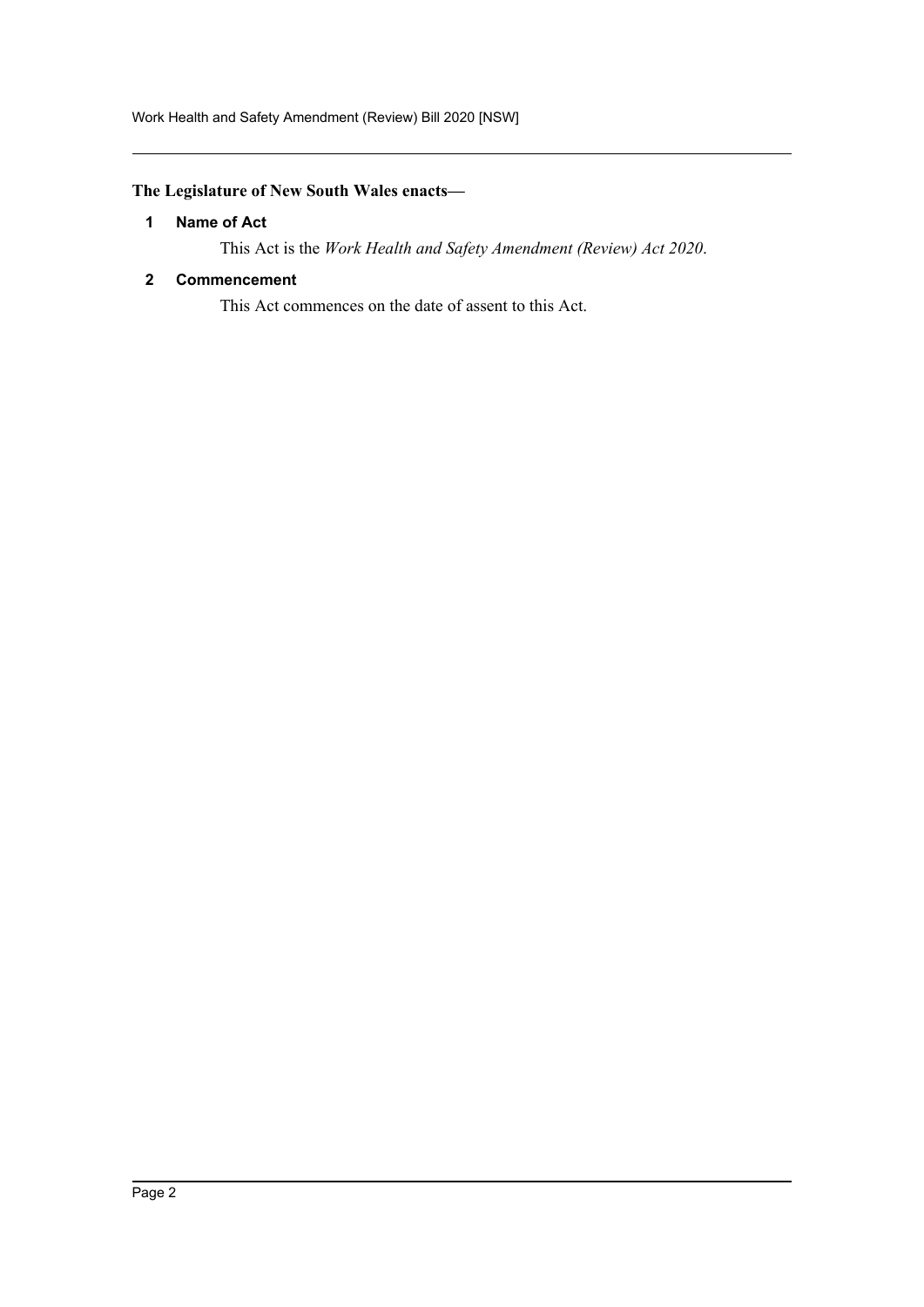# <span id="page-3-0"></span>**Schedule 1 Amendment of Work Health and Safety Act 2011 No 10**

#### **[1] Section 5 Meaning of "person conducting a business or undertaking"**

Insert at the end of the section—

**Note.** A person may be both a *person conducting a business or undertaking*, within the meaning of this section, and a *worker* within the meaning of section 7.

#### **[2] Section 7 Meaning of "worker"**

Insert at the end of the section—

**Note.** A person may be both a *worker*, within the meaning of this section, and a *person conducting a business or undertaking* within the meaning of section 5.

#### **[3] Part 2, Division 5, note**

Insert after the heading to the Division—

**Note.** This Division sets out offences, and penalties for the offences, in relation to the health and safety duties imposed by Divisions 2, 3 and 4 of Part 2. In certain circumstances, the death of a person at work may also constitute manslaughter under the *Crimes Act 1900* and may be prosecuted under that Act. See section 18 of the *Crimes Act 1900*, which provides for the offence of manslaughter, and section 24 of that Act, which provides that the offence of manslaughter is punishable by imprisonment for 25 years.

#### **[4] Section 31, heading**

Omit "**Reckless**". Insert instead "**Gross negligence or reckless**".

#### **[5] Section 31(1)(c)**

Omit the paragraph. Insert instead—

#### (c) the person—

- (i) engages in the conduct with gross negligence, or
- (ii) is reckless as to the risk to an individual of death or serious injury or illness.

#### **[6] Section 72 Obligation to train health and safety representatives**

Omit section 72(1)(c). Insert instead—

(c) chosen by the health and safety representative.

#### **[7] Section 72(2)**

Insert ", in consultation with the health and safety representative and as soon as practicable within the period of 3 months after the request is made" after "must".

#### **[8] Section 72(2)(a)**

Omit "as soon as practicable within the period of 3 months after the request is made,".

#### **[9] Section 72(5)**

Omit "subsections (1) (c) and (2)". Insert instead "that subsection".

#### **[10] Section 72(7)**

Omit "allow a health and safety representative to attend a course decided by the inspector and".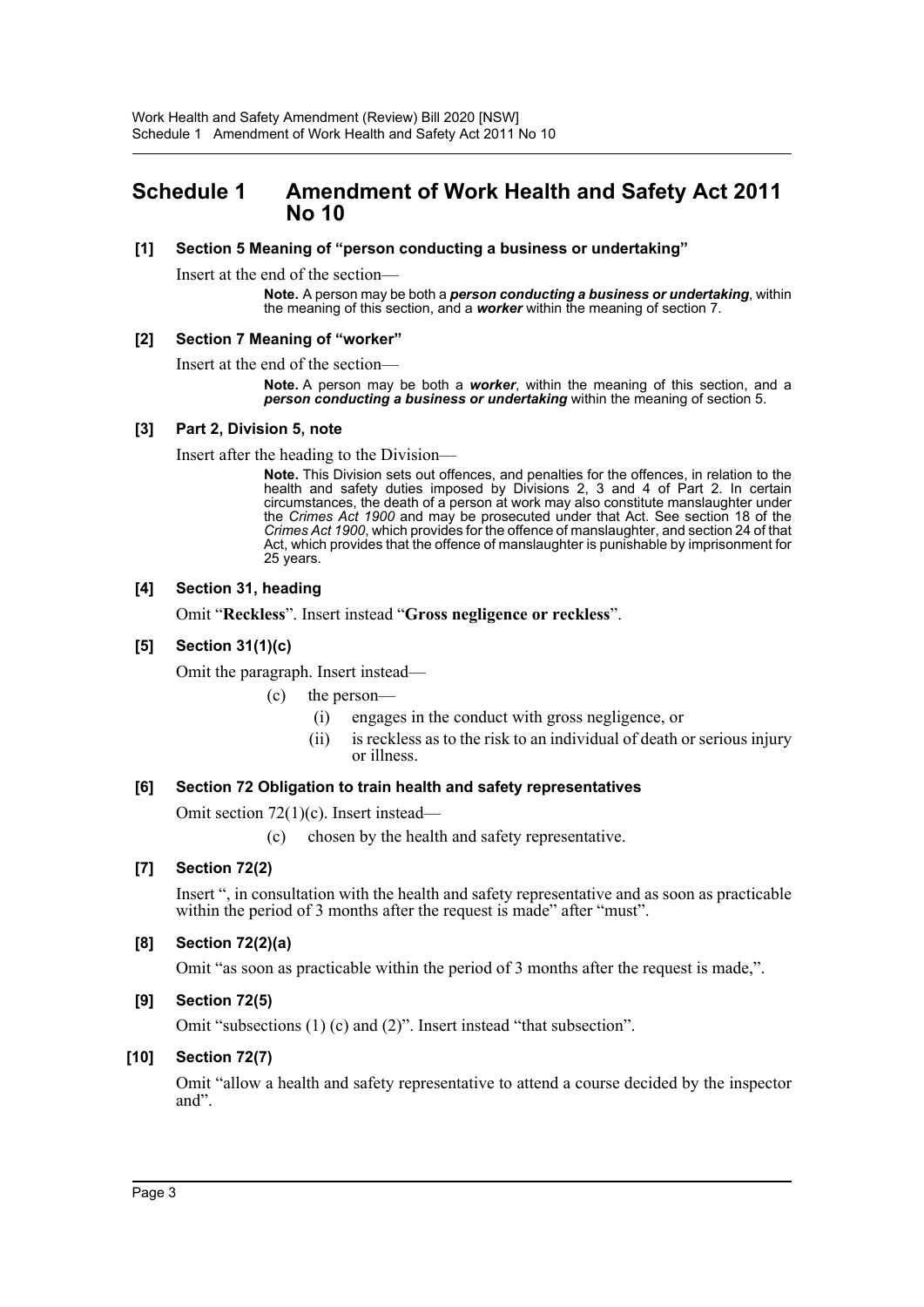#### **[11] Section 112 Civil proceedings in relation to engaging in or inducing discriminatory or coercive conduct**

Insert after section 112(3)(a)—

(a1) an order declaring that the person has engaged in conduct of a type referred to in subsection  $(2)(a)$ ,  $(b)$  or  $(c)$ , or

#### **[12] Section 155B**

Insert after section 155A—

#### **155B Service of notices**

- (1) A written notice served on a person under section 155(2) may be served—
	- (a) by delivering it personally to the person or sending it by post or electronic transmission to the person's usual or last known place of residence or business, or
	- (b) by leaving it for the person at the person's usual or last known place of residence or business with a person who appears to be over 16 years and who appears to reside or work there, or
	- (c) by leaving it for the person at the workplace to which the notice relates with a person who is or appears to be the person with management or control of the workplace, or
	- (d) in a way prescribed by the regulations.
- (2) The regulations may prescribe—
	- (a) the way of serving a notice, and
	- (b) the steps a person on whom a notice is served must take to bring it to the attention of other persons.

#### **[13] Section 171 Power to require production of documents and answers to questions**

Omit "An inspector who enters a workplace under this Division may" from section 171(1).

Insert instead "If an inspector enters a workplace under this Division, or has within the last 30 days entered a workplace under this Division, the inspector or another inspector may".

#### **[14] Section 171(1)(c)**

Omit the paragraph. Insert instead—

(c) require a person at the workplace to attend before the inspector at a stated reasonable time and place to answer questions put by the inspector.

#### **[15] Section 171A**

Insert after section 171—

#### **171A Giving of notices**

- (1) A written notice given to a person under section  $171(2)$  may be given—
	- (a) by delivering it personally to the person or sending it by post or electronic transmission to the person's usual or last known place of residence or business, or
	- (b) by leaving it for the person at the person's usual or last known place of residence or business with a person who appears to be over 16 years and who appears to reside or work there, or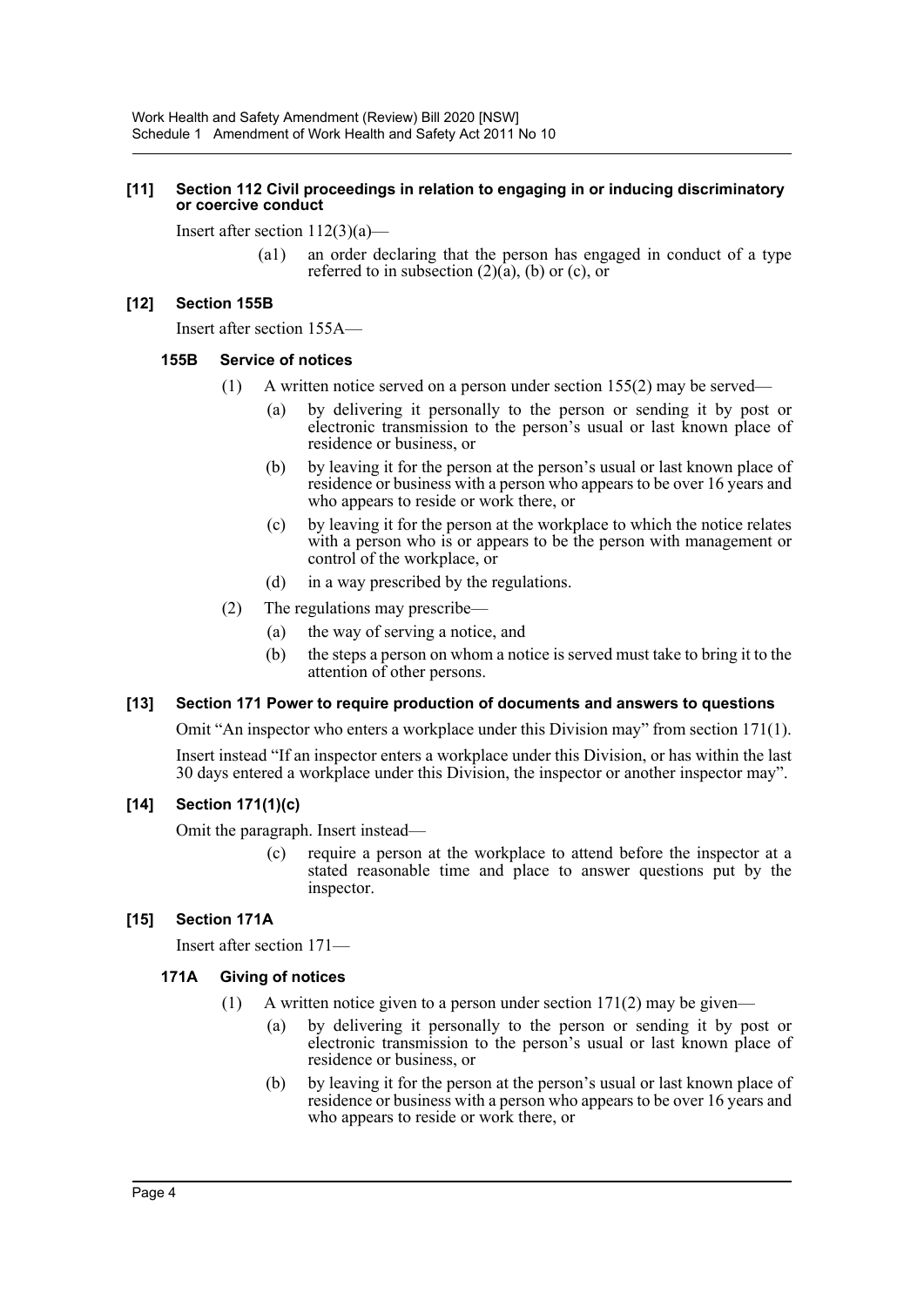- (c) by leaving it for the person at the workplace to which the notice relates with a person who is or appears to be the person with management or control of the workplace, or
- (d) in a way prescribed by the regulations.
- (2) The regulations may prescribe—
	- (a) the way of giving a notice, and
	- (b) the steps a person to whom a notice is given must take to bring it to the attention of other persons.

#### **[16] Section 229B Procedure for offences**

Omit "\$50,000" from section 229B(4).

Insert instead "an amount equal to the monetary value of 650 penalty units".

#### **[17] Section 231 Procedure if prosecution is not brought**

Omit "12 months" from section 231(1)(b). Insert instead "18 months".

#### **[18] Section 231(2A)**

Insert after section 231(2)—

 $(2A)$  If, under subsection  $(2)(a)$ , the regulator advises the person the investigation is not complete, the regulator must, from the time that advice is provided and until the investigation is complete, advise the person at least every 3 months of the matters set out in that paragraph.

#### **[19] Part 13, Division 2A**

Insert after Division 2—

## **Division 2A Penalty units**

#### **242A Definitions**

In this Division—

*CPI* means the Consumer Price Index (All Groups Index) for Sydney published by the Australian Bureau of Statistics in the latest published series of that index.

*financial year* means a period of 12 months starting on 1 July.

#### **242B Value of penalty unit**

- (1) For the purposes of this Act, the value of a *penalty unit* is—
	- (a) for the financial year 2019–20—\$100, and
	- (b) for each subsequent financial year—the amount calculated as follows—

$$
$100 \times \frac{A}{B}
$$

where—

*A* is the CPI number for the March quarter in the financial year immediately preceding the financial year for which the amount is calculated.

*B* is the CPI number for the March quarter of 2019.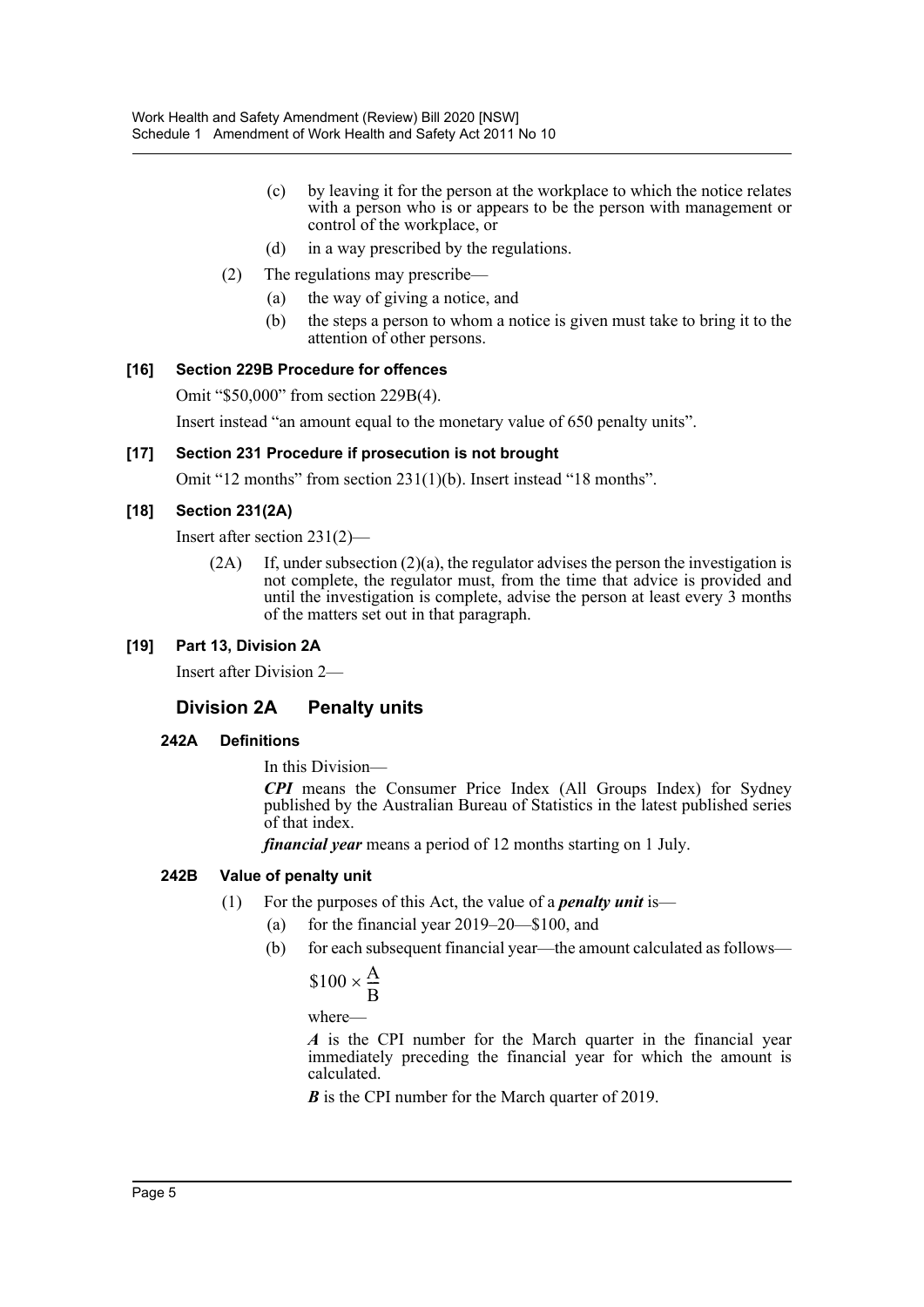(2) However, if the amount of a penalty unit calculated for any financial year is less than the amount that applied in the previous financial year, then the amount for that previous financial year applies instead.

#### **242C Amount of penalties**

- (1) If, in this Act, a penalty is expressed as a number of penalty units, the monetary value of the penalty is the number of dollars obtained by multiplying the value of a penalty unit by the number of penalty units.
- (2) However, if the monetary value of the penalty obtained under subsection (1) is not a multiple of \$1, the amount is rounded down to the nearest multiple of \$1.

#### **242D Notice of indexed penalties**

- (1) As soon as practicable after the CPI number for the March quarter is published by the Australian Statistician, the Secretary must give notice, on an appropriate government website, of the monetary value of the penalties applying in each financial year under this Division.
- (2) Failure to give the notice does not affect the amount of the penalty applying in a financial year.

#### **[20] Section 271 Confidentiality of information**

Insert after section 271(3)—

- (3A) Without limiting subsection (3), any information or document, including the following information or documents, lawfully obtained or accessed by a person exercising a power or function under this Act may be disclosed or given under subsection  $(3)(c)(v)$  to a corresponding regulator-
	- (a) information provided, or a document produced, under section 155 or Part 9,
	- (b) information or a document that is personal information or health information about an individual despite the *Privacy and Personal Information Protection Act 1998* or the *Health Records and Information Privacy Act 2002*.

#### **[21] Sections 272A and 272B**

Insert after section 272—

#### **272A Prohibition on certain insurance or indemnity arrangements**

A person must not—

- (a) without reasonable excuse, enter into a contract of insurance or other arrangement under which the person or another person is covered for liability for a monetary penalty under this Act, or
- (b) provide insurance or a grant of indemnity for liability for a monetary penalty under this Act, or
- (c) take the benefit of—
	- (i) a contract of insurance or other arrangement under which the person or another person is covered for liability for a monetary penalty under this Act, or
	- (ii) a grant of indemnity for liability for a monetary penalty under this Act.

Maximum penalty—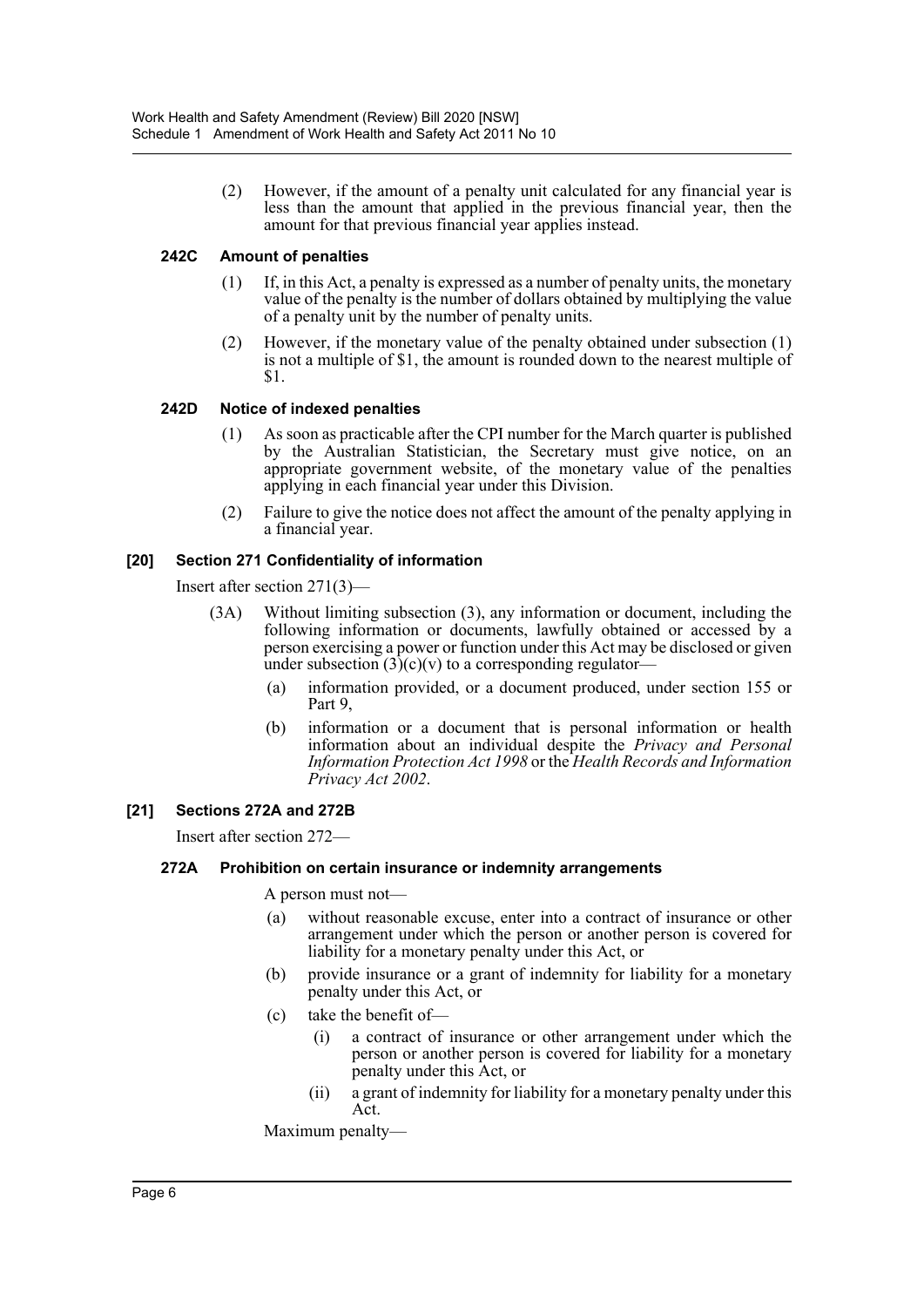- (a) for paragraph  $(a)$ 
	- (i) in the case of an individual—250 penalty units, or
	- (ii) in the case of a body corporate—1,250 penalty units, or
- (b) for paragraph (b) or  $(c)$ 
	- (i) in the case of an individual—500 penalty units, or
	- (ii) in the case of a body corporate—2,500 penalty units.

#### **272B Liability of officers for offences by body corporate under section 272A**

- (1) A person commits an offence against this section if—
	- (a) a body corporate commits an offence against section 272A, and
	- (b) the person is an officer of the body corporate, and
	- (c) the person—
		- (i) aids, abets, counsels or procures the commission of the offence, or
		- (ii) induces, whether by threats or promises or otherwise, the commission of the offence, or
		- (iii) conspires with others to effect the commission of the offence, or
		- (iv) is in any other way, whether by act or omission, knowingly concerned in, or party to, the commission of the offence.

Maximum penalty—1,250 penalty units.

- (2) The prosecution bears the legal burden of proving the elements of the offence against this section.
- (3) The offence against this section can only be prosecuted by a person who can bring a prosecution for the offence against section 272A.
- (4) This section does not affect the liability of the body corporate for the offence against section 272A, and applies whether or not the body corporate is prosecuted for, or convicted of, an offence against that section.
- (5) This section does not affect the application of any other law relating to the criminal liability of a person, whether or not an officer of the body corporate, who is concerned in, or party to, the commission of the offence against section 272A.

#### **[22] Section 276 Regulation-making powers**

Omit "\$30,000" from section 276(3)(h).

Insert instead "an amount equal to the monetary value of 345 penalty units".

#### **[23] Schedule 1 Application of Act to dangerous goods and high risk plant**

Insert in appropriate order in clause 2—

- (a1) a reference in this Act to a person conducting a business or undertaking includes a reference to a person in control of premises where the dangerous goods are stored or handled, and
- (a2) a reference in this Act to a business or undertaking, or the conduct of a business or undertaking, includes a reference to the storage or handling of dangerous goods, and
- (a3) a reference in this Act to a worker includes a reference to a person at the premises at or in which the dangerous goods are stored or handled, and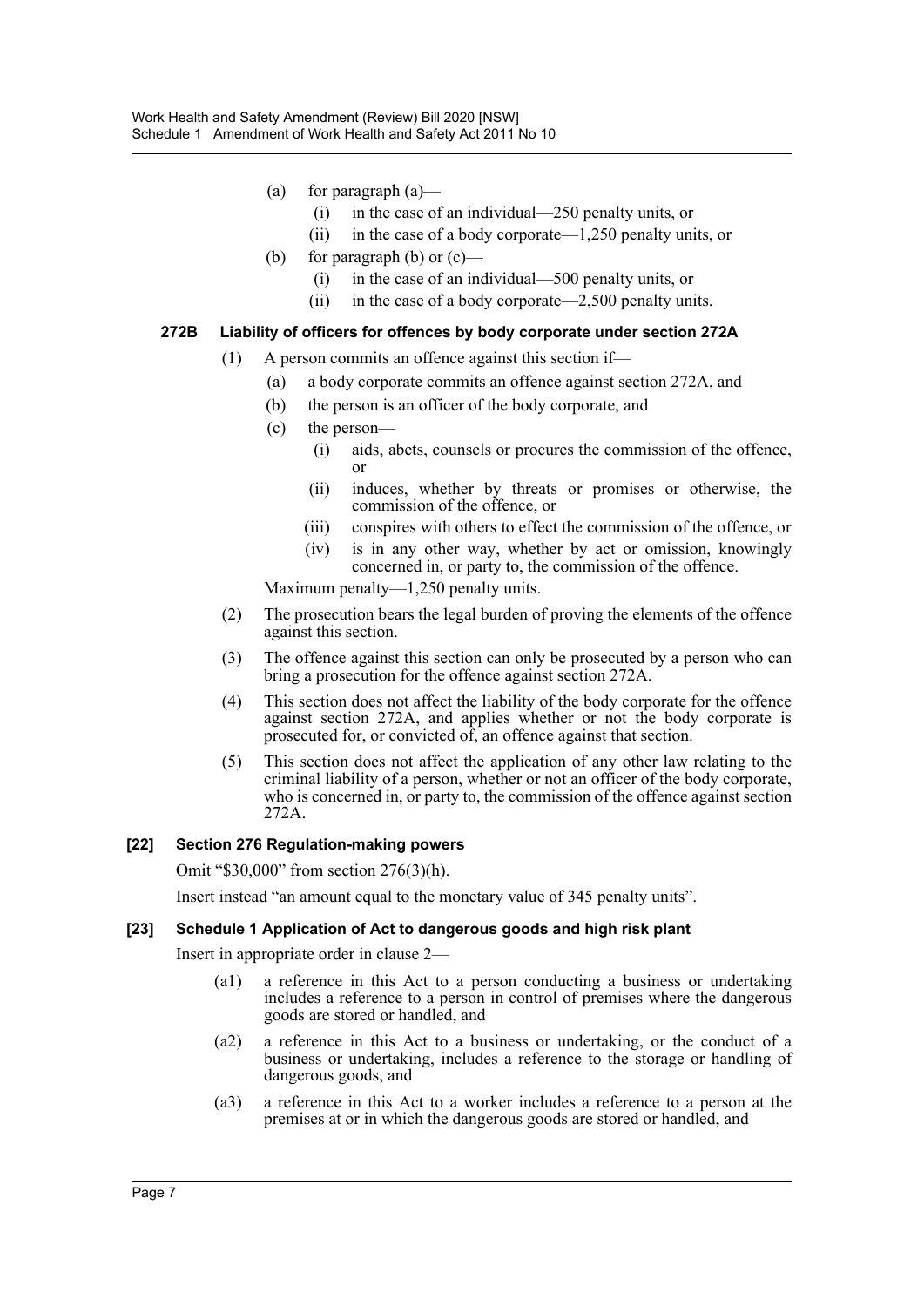- (b1) a reference in this Act to a work environment includes a reference to the environment at the premises at or in which the dangerous goods are stored or handled, and
- (b2) a reference in this Act to a business address includes a reference to the address of the premises where the dangerous goods are stored or handled, and

#### **[24] Schedule 1, clause 4**

Insert in appropriate order—

- (a1) a reference in this Act to a person conducting a business or undertaking includes a reference to a person in control of premises where the high risk plant is operated or used, and
- (a2) a reference in this Act to a business or undertaking, or the conduct of a business or undertaking, includes a reference to the operation or use of high risk plant, and
- (a3) a reference in this Act to a worker includes a reference to a person at the premises at or in which the high risk plant is operated or used, and
- (b1) a reference in this Act to a work environment includes a reference to the environment at the premises at or in which the high risk plant is operated or used, and
- (b2) a reference in this Act to a business address includes a reference to the address of the premises where the high risk plant is operated or used, and

#### **[25] Schedule 1, clause 6**

Insert in alphabetical order—

*premises* includes a vehicle, vessel, aircraft or other mobile structure.

#### **[26] Schedule 4 Savings, transitional and other provisions**

Insert after Part 5—

## **Part 6 Provisions consequent on enactment of Work Health and Safety Amendment (Review) Act 2020**

#### **27 Insurance and indemnity arrangements**

- (1) This clause applies in relation to a contract of insurance or other arrangement, or a grant of indemnity for liability, (each an *existing arrangement*) mentioned in section 272A that is in force immediately before the commencement.
- (2) A person does not commit an offence against section 272A for providing insurance or a grant of indemnity under an existing arrangement, or for taking the benefit of an existing arrangement, to the extent any payment made under the existing arrangement is not in relation to a liability for a monetary penalty under this Act for an incident that occurred after the commencement.
- (3) In this clause—

*commencement* means the commencement of section 272A, as inserted by the *Work Health and Safety Amendment (Review) Act 2020*.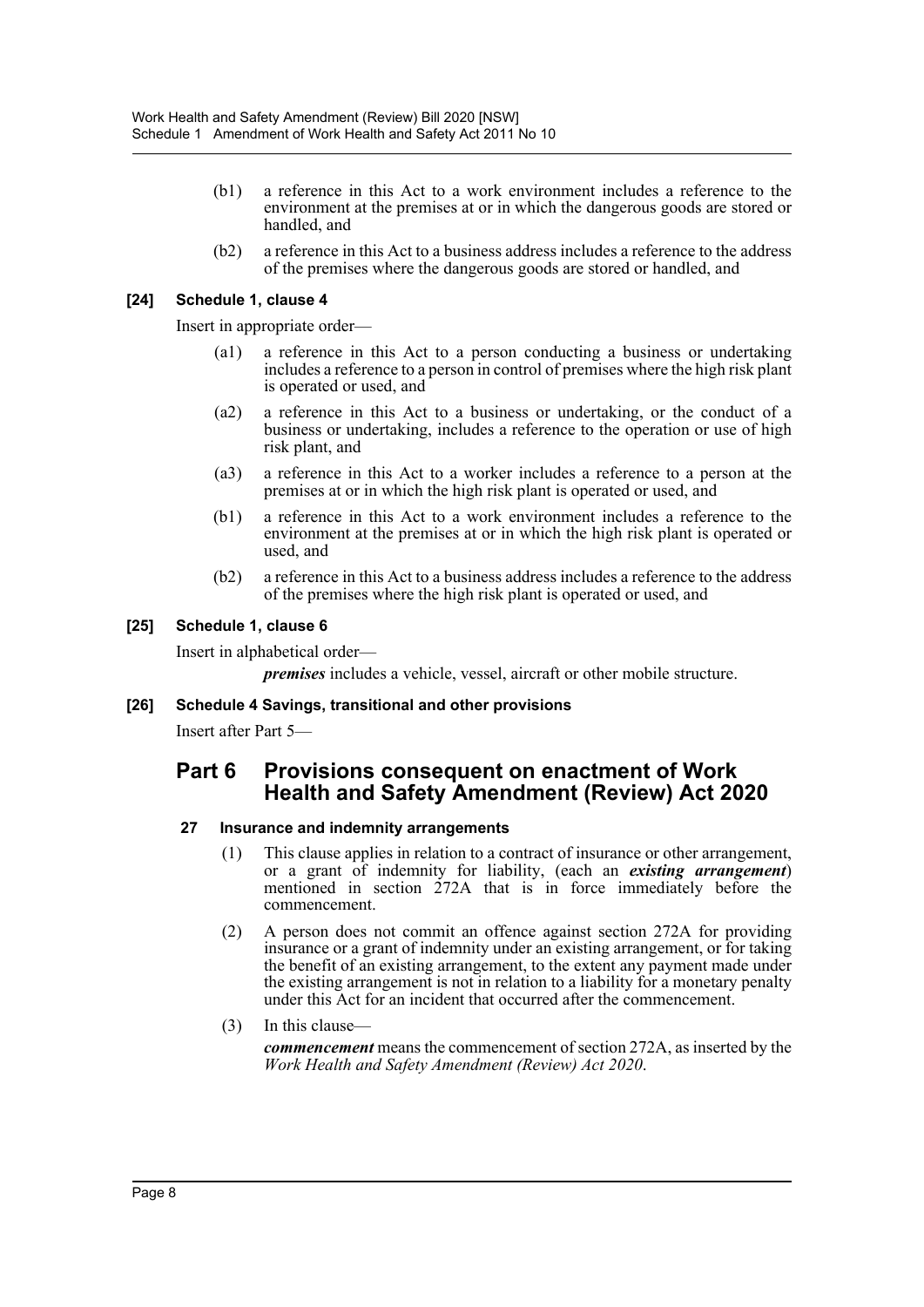# <span id="page-9-0"></span>**Schedule 2 Consequential amendments of Work Health and Safety Act 2011 No 10**

## **[1] Whole Act**

Omit "\$50,000" wherever occurring in the penalty provisions. Insert instead "575 penalty units".

# **[2] Whole Act**

Omit "\$100,000" wherever occurring in the penalty provisions. Insert instead "1,155 penalty units".

## **[3] Whole Act**

Omit "\$10,000" wherever occurring in the penalty provisions. Insert instead "115 penalty units".

# **[4] Sections 31(1)**

Omit "\$600,000" from the penalty provision. Insert instead "6,925 penalty units".

# **[5] Section 31(1)**

Omit "\$3,000,000" from the penalty provision. Insert instead "34,630 penalty units".

# **[6] Sections 31(1) and 32**

Omit "\$300,000" from the penalty provisions. Insert instead "3,465 penalty units".

# **[7] Section 32**

Omit "\$150,000" from the penalty provision. Insert instead "1,730 penalty units".

## **[8] Section 32**

Omit "\$1,500,000" from the penalty provision. Insert instead "17,315 penalty units".

# **[9] Sections 33, 104(1), 107, 108(1), 109(1), 197**

Omit "\$500,000" wherever occurring in the penalty provisions. Insert instead "5,770 penalty units".

# **[10] Sections 38(7), 75(1), 97(1) and (2), 150, 210(1) and (2) and 273** Omit "\$5,000" wherever occurring in the penalty provisions. Insert instead "60 penalty units".

# **[11] Sections 38(7), 75(1), 97(1) and (2), 150, 210(1) and (2), 273** Omit "\$25,000" wherever occurring in the penalty provisions. Insert instead "290 penalty units".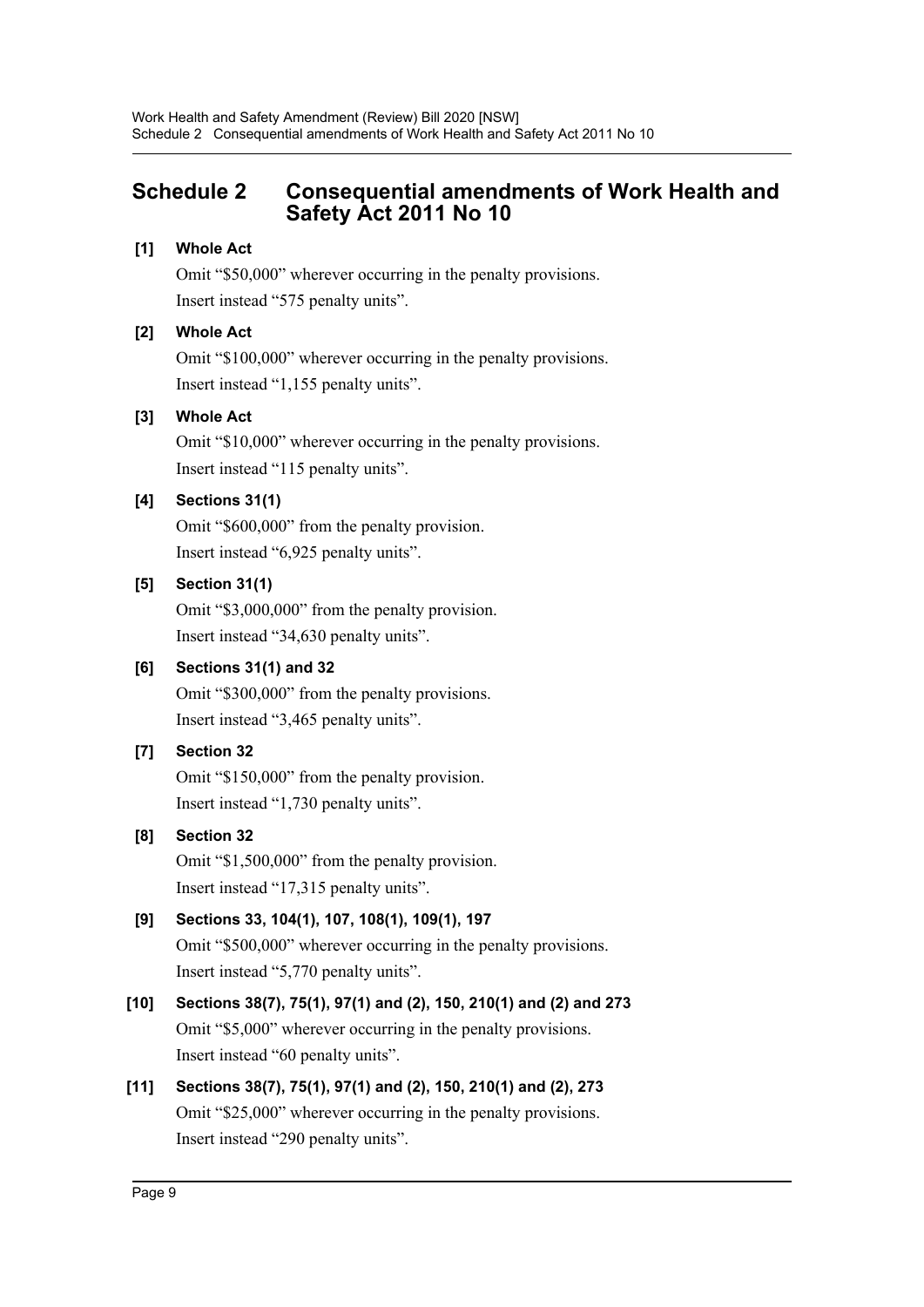- **[12] Sections 41, 99(2), 190, 193, 200(1), 219 and 242(1)** Omit "\$250,000" wherever occurring in the penalty provisions. Insert instead "2,885 penalty units".
- **[13] Sections 42(1) and (2), 43(1) and (2), 44(1) and (2), 45, 46 and 47(1)** Omit "\$20,000" wherever occurring in the penalty provisions. Insert instead "230 penalty units".

```
[14] Sections 53(1) and (2), 57(1) and (2), 74(1) and 149(1)
Omit "$2,000" wherever occurring in the penalty provisions.
Insert instead "25 penalty units".
```